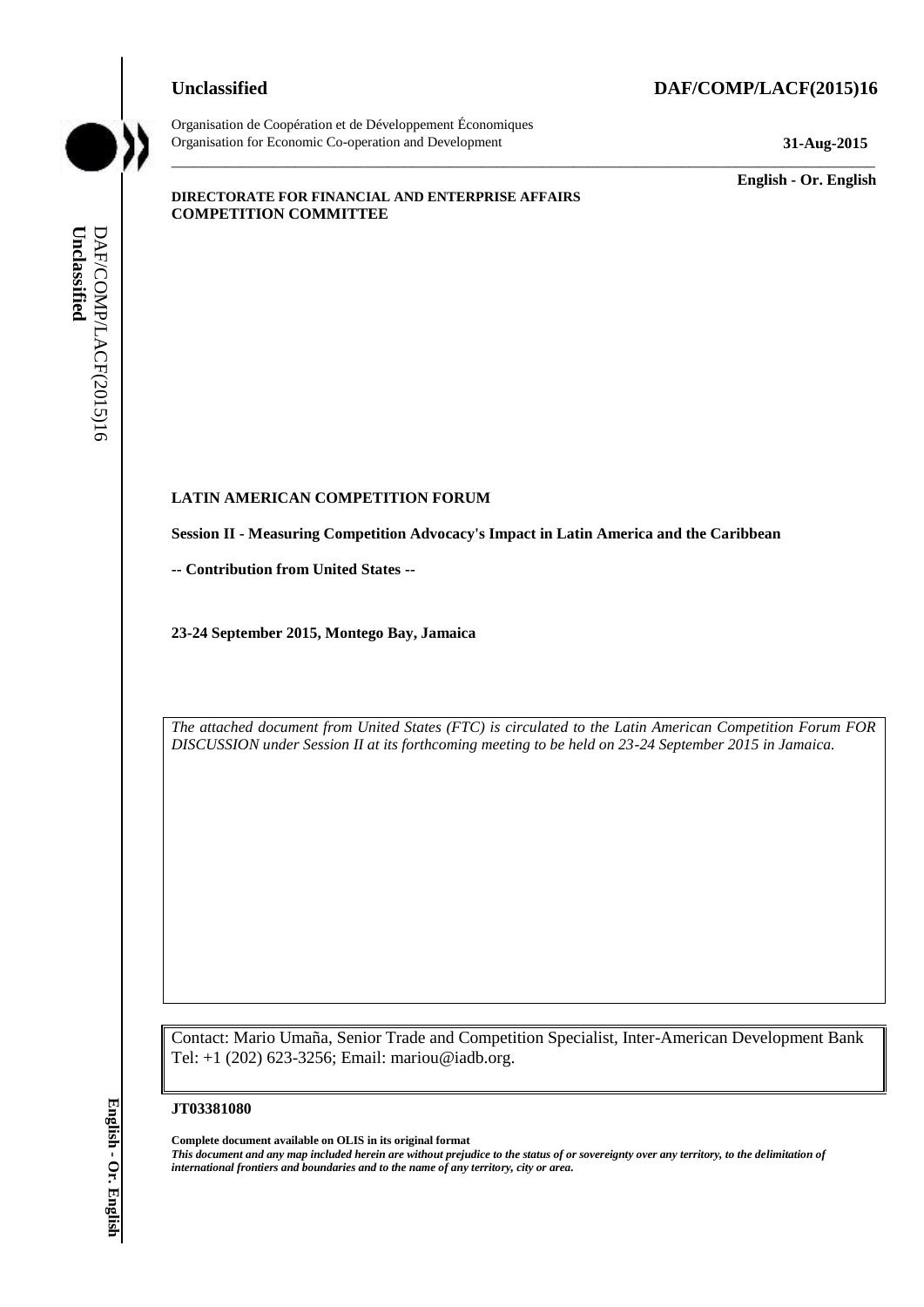# LATIN AMERICAN COMPETITION FORUM







# **23-24 September 2015 • Montego Bay • Jamaica**

# **Session II - Measuring Competition Advocacy's Impact in Latin America and the Caribbean**

**\*\*\*** 

# **-- CONTRIBUTION FROM UNITED STATES (FTC)\* --**

# **1. Introduction**

 \*

1. Competition advocacy is an important means by which the United States antitrust agencies, the Federal Trade Commission ("FTC") and the Antitrust Division of the Department of Justice ("Division") (collectively "the Agencies"), carry out our competition mission. The Agencies engage regulators and legislators in carefully tailored ways to support legislative, regulatory, and judicial outcomes that satisfy legitimate policy goals without placing unnecessary burdens on competition and consumer welfare. In particular, we seek to identify potential anticompetitive restraints before they are finalized and implemented, or to seek modifications to mitigate potential competitive harm. As described in the United States submission to this Forum in  $2014$ ,<sup>1</sup> while the Agencies often provide written comments and similar formal interventions, the Agencies also rely heavily on "soft" advocacy to other public institutions, including long-term relationship building with sector regulators, to create an alignment of interests and a culture of shared problem solving, the value of which cannot be overestimated.

2. Because resources are not finite, an understanding of the costs and benefits of competition advocacy is useful as a tool for allocating agency resources, just as it is important to understand the costs and benefits of enforcement. To this end, it is important that the agencies aim to: define what constitutes advocacy "success"; evaluate and measure the impact of advocacy in ways we can convey meaningfully to others; and share the results, no matter how imperfect.

Contribution from the United States Federal Trade Commission.

<sup>1</sup> Advocacy: Mainstreaming competition policy into the overall economic policy and government actions in Latin American and the Caribbean --- Contribution from United States, DAF/COMP/LACF(2014)17  $27,$  2014), available at a contract at  $27,$  2014), available at a contract at  $27,$ [http://www.oecd.org/officialdocuments/publicdisplaydocumentpdf/?cote=DAF/COMP/LACF\(2014\)17&do](http://www.oecd.org/officialdocuments/publicdisplaydocumentpdf/?cote=DAF/COMP/LACF(2014)17&docLanguage=En) [cLanguage=En](http://www.oecd.org/officialdocuments/publicdisplaydocumentpdf/?cote=DAF/COMP/LACF(2014)17&docLanguage=En) ("2014 Submission"). Among other things, the topics raised by item four of the Call for Country Contributions, "On the Audience of Competition Advocacy and Delivery Options," were addressed in that submission.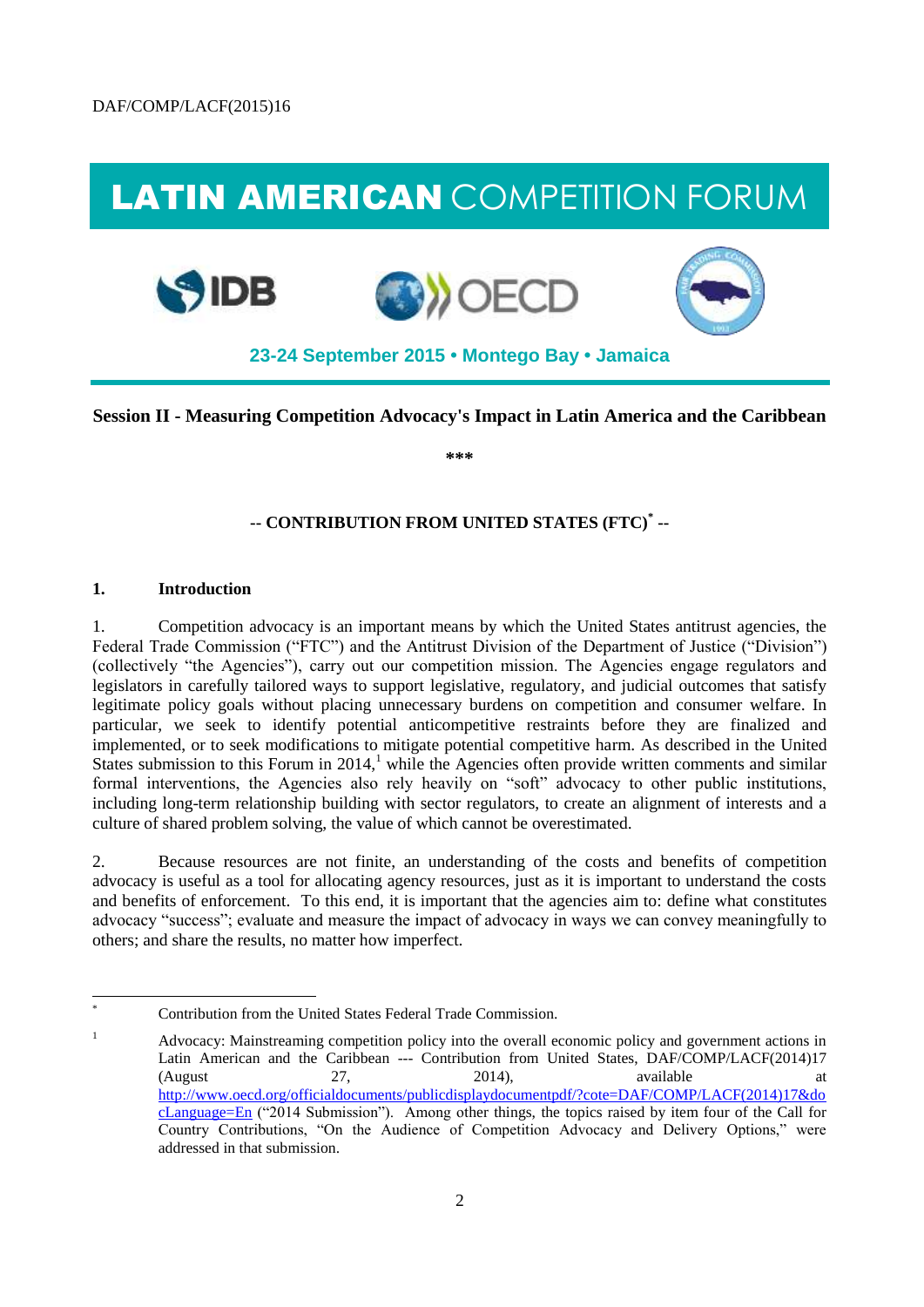3. With respect to external stakeholders, the Agencies' goal is to evaluate and explain their advocacy outcomes in order to foster public accountability and maintain the Agencies' credibility. It is equally important, however, to measure the impact of competition advocacy for internal purposes, both in terms of effectively managing agency resources and in order to further refine our tools.

4. Staff who manage the Agencies' competition advocacy portfolios must be prepared to answer certain basic questions: Why are we pursuing this advocacy opportunity? How do we know if the investment of time and effort is justified? What has worked well, such that we are confident it is worth trying again? And what has not worked as well, such that we might need to consider alternative approaches?

5. Assessing the impact of competition advocacy has not proven susceptible to precise measurement. This submission provides several observations regarding the unique characteristics of advocacy that make it difficult to define and measure success. It then describes the main approaches the Agencies currently use to assess success, and highlights some questions the Agencies continue to consider.

# **2. Why Is the Impact of Advocacy Difficult to Measure?**

6. Three main characteristics of competition advocacy pose unique challenges for the evaluation and measurement of outcomes.

7. The first relates to the level of formality of the advocacy. When the Agencies submit official written comments to other federal agencies, respond to requests by state legislators, or file *amicus curiae* briefs in judicial proceedings, the number can be counted and tracked over time. Similarly, when an intervention addresses a specific regulatory or legislative proposal, expresses a particular point of view, or requests a certain outcome, it is usually possible for Agency staff to identify and measure whether the desired outcome has occurred. In contrast, the impact of soft advocacy, especially relationship building with sectoral regulators and other stakeholders, is nearly impossible to measure and quantify in a systematic way. At best, the Agencies can make a qualitative judgment regarding the level of influence over time.

8. Second, the inherently incremental nature of most competition advocacy can complicate measurement. Sometimes, the Agencies file a comment followed shortly by the desired outcome. More often, however, success or failure is apparent only over the long-term. The agencies may gradually seek to change the viewpoints of others, often by providing them with a useable framework to incorporate competition principles into their future decision-making, and by encouraging them to seek less restrictive alternatives where feasible.<sup>2</sup> Because other factors inevitably influence the outcome, it can be difficult to draw a causal link between Agency advocacy intervention and the outcome, especially with respect to soft advocacy that may take place over many months or years. The Agencies take the same long-range view when utilizing workshops, studies, and reports as part of their competition advocacy strategy. Often those tools are chosen precisely because of the need to explore novel issues, to lay a foundation for continued discussion, and to sensitize external stakeholders to our competition-focused perspective.<sup>3</sup> The information

 $\frac{1}{2}$ See 2014 Submission, *supra* footnote 1.

<sup>3</sup> For example, in the last twenty years, the Agencies have increased their focus on competition issues at the intersection of antitrust and intellectual property. *See, e.g.*, U.S. DEP'T OF JUSTICE AND FED. TRADE COMM'N, ANTITRUST GUIDELINES FOR THE LICENSING OF INTELLECTUAL PROPERTY (1995) (hereinafter 1995 GUIDELINES); FED. TRADE COMM'N, TO PROMOTE INNOVATION: THE PROPER BALANCE OF COMPETITION AND PATENT LAW AND POLICY (2003) (hereinafter 2003 REPORT); U.S. DEP'T OF JUSTICE AND FED. TRADE COMM'N, ANTITRUST ENFORCEMENT AND INTELLECTUAL PROPERTY RIGHTS: PROMOTING INNOVATION AND COMPETITION (2007); FED. TRADE COMM'N, THE EVOLVING IP MARKETPLACE: ALIGNING PATENT NOTICE AND REMEDIES WITH COMPETITION (2011). The U.S. Congress and the U.S. Supreme Court have adopted policies of even the older reports within the last ten years. The Court joined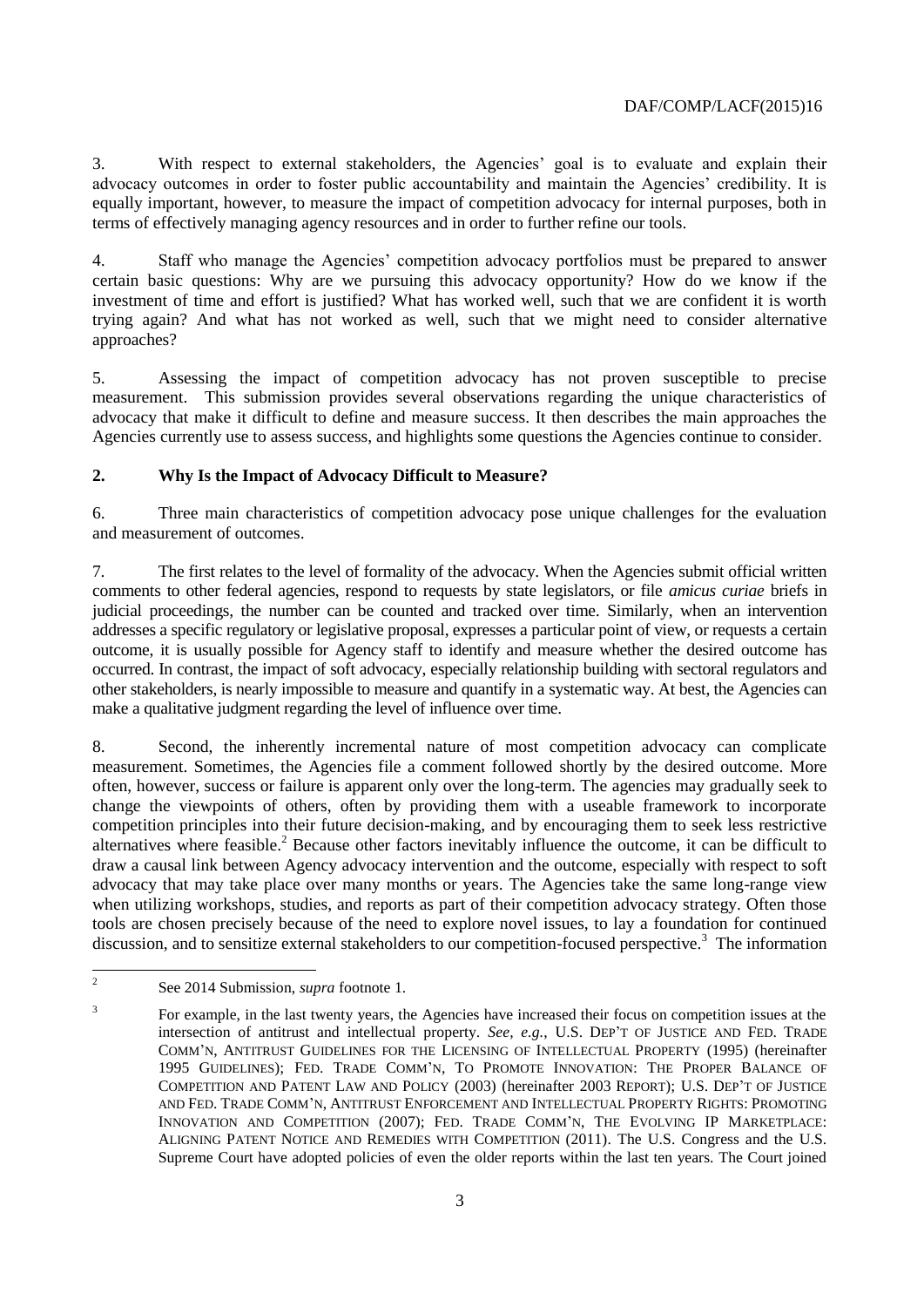# DAF/COMP/LACF(2015)16

gathered through workshops, studies, and reports frequently inform our competition advocacy initiatives, but they are not a prerequisite to them.

9. Another complication resulting from the incremental nature of competition advocacy arises when the Agencies attack a problem through a combination of advocacy and enforcement tools. One key example is the FTC's longstanding effort to combat "pay-for-delay" agreements between branded and generic pharmaceutical firms to suppress price competition by keeping generic entrants out of the market. For many years, FTC staff conducted studies and issued reports<sup>4</sup> and pursued other policy interventions<sup>5</sup> that have enhanced understanding of the issue and fostered a climate favorable for change. The FTC also supported a legislative proposal, ultimately enacted, that created a reporting mechanism for these types of agreements,<sup>6</sup> which likely influenced some firms to pursue arrangements that are less likely to have anticompetitive consequences. Meanwhile, a core part of the FTC's strategy was, and still is, vigorous enforcement against anticompetitive pay-for-delay deals. Litigation wins – notably, a significant U.S. Supreme Court ruling<sup>7</sup> and a landmark settlement<sup>8</sup> – were necessary to effect meaningful changes. The

the Agencies in rejecting the presumption that patents convey market power. Illinois Tool Works v. Independent Ink, 547 U.S. 28, 45-46 (2006); *see also* 1995 GUIDELINES at § 2.2. Congress incorporated the FTC's recommendation for a more streamlined post-grant review process in the America Invents Act. Leahy-Smith America Invents Act, Pub. L. No. 112-29, 125 Stat. 284-341 (2011); *see also* 2003 REPORT at 7. Echoing the FTC's policy recommendations, the Court expanded the standard for invalidating patents on obviousness grounds, creating new opportunities to improve patent quality. KSR v. Teleflex, 550 U.S. 398, 415 (2007); *see also* 2003 REPORT at 22-24; 1995 GUIDELINES. By taking a long-range approach, the Agencies are prepared to influence major policy shifts when the right case or proposed law arises.

4 *See, e.g.*, FED. TRADE COMM'N, GENERIC DRUG ENTRY PRIOR TO PATENT EXPIRATION (2002), *available at* [https://www.ftc.gov/sites/default/files/documents/reports/generic-drug-entry-prior-patent-expiration-ftc](https://www.ftc.gov/sites/default/files/documents/reports/generic-drug-entry-prior-patent-expiration-ftc-study/genericdrugstudy_0.pdf)[study/genericdrugstudy\\_0.pdf;](https://www.ftc.gov/sites/default/files/documents/reports/generic-drug-entry-prior-patent-expiration-ftc-study/genericdrugstudy_0.pdf) FED. TRADE COMM'N, AUTHORIZED GENERIC DRUGS: SHORT-TERM EFFECTS AND LONG-TERM IMPACT (2011), *available at* [https://www.ftc.gov/sites/default/files/documents/reports/authorized-generic-drugs-short-term-effects-and](https://www.ftc.gov/sites/default/files/documents/reports/authorized-generic-drugs-short-term-effects-and-long-term-impact-report-federal-trade-commission/authorized-generic-drugs-short-term-effects-and-long-term-impact-report-federal-trade-commission.pdf)[long-term-impact-report-federal-trade-commission/authorized-generic-drugs-short-term-effects-and-long](https://www.ftc.gov/sites/default/files/documents/reports/authorized-generic-drugs-short-term-effects-and-long-term-impact-report-federal-trade-commission/authorized-generic-drugs-short-term-effects-and-long-term-impact-report-federal-trade-commission.pdf)[term-impact-report-federal-trade-commission.pdf.](https://www.ftc.gov/sites/default/files/documents/reports/authorized-generic-drugs-short-term-effects-and-long-term-impact-report-federal-trade-commission/authorized-generic-drugs-short-term-effects-and-long-term-impact-report-federal-trade-commission.pdf)

5 *See, e.g.*, Brief for Fed. Trade Comm'n as Amici Curiae Supporting Plaintiffs-Appellants, In re Lamictal Direct Purchaser Antitrust Litigation, No. 14-1243 (3rd Cir.) (2014), [https://www.ftc.gov/system/files/documents/amicus\\_briefs/re-lamictal-direct-purchaser-antitrust](https://www.ftc.gov/system/files/documents/amicus_briefs/re-lamictal-direct-purchaser-antitrust-litigation/140428lamictalbrief.pdf)[litigation/140428lamictalbrief.pdf;](https://www.ftc.gov/system/files/documents/amicus_briefs/re-lamictal-direct-purchaser-antitrust-litigation/140428lamictalbrief.pdf) Brief for Fed. Trade Comm'n as Amici Curiae, In re Effexor XR Antitrust Litigation, No. 3:11-cv-05479 (D.N.J.) (2013), [https://www.ftc.gov/sites/default/files/documents/amicus\\_briefs/re-effexor-xr-antitrust](https://www.ftc.gov/sites/default/files/documents/amicus_briefs/re-effexor-xr-antitrust-litigation/130816effexoramicusbrief.pdf)[litigation/130816effexoramicusbrief.pdf;](https://www.ftc.gov/sites/default/files/documents/amicus_briefs/re-effexor-xr-antitrust-litigation/130816effexoramicusbrief.pdf) Brief for Fed. Trade Comm'n as Amici Curiae, In re Wellbutrin XL Antitrust Litigation, Nos. 2:08-cv-2431 and 2:08-cv-2433 (E.D. Pa.) (2013), [https://www.ftc.gov/system/files/documents/amicus\\_briefs/wellbutrin-xl-antitrust-litigation](https://www.ftc.gov/system/files/documents/amicus_briefs/wellbutrin-xl-antitrust-litigation-re/130926wellbutrinbrief.pdf)[re/130926wellbutrinbrief.pdf.](https://www.ftc.gov/system/files/documents/amicus_briefs/wellbutrin-xl-antitrust-litigation-re/130926wellbutrinbrief.pdf)

<sup>6</sup> Medicare Prescription Drug, Improvement, and Modernization Act of 2003, Pub. L. No. 108-173, Title XI, Subtitle B, § 1112, 117 Stat. 2461 (2003); *see also* [https://www.ftc.gov/tips-advice/competition](https://www.ftc.gov/tips-advice/competition-guidance/industry-guidance/health-care/pharmaceutical-agreement-filings)[guidance/industry-guidance/health-care/pharmaceutical-agreement-filings.](https://www.ftc.gov/tips-advice/competition-guidance/industry-guidance/health-care/pharmaceutical-agreement-filings)

<sup>7</sup> FTC v. Actavis, 133 S. Ct. 2223 (2013) (holding that reverse payment agreements between brand and generic drug companies are subject to antitrust scrutiny).

<sup>8</sup> FTC News Release, *FTC Settlement of Cephalon Pay for Delay Case Ensures \$1.2 Billion in Ill-Gotten Gains Relinquished; Refunds Will Go To Purchasers Affected By Anticompetitive Tactics* (May 28, 2015), *available at* [https://www.ftc.gov/news-events/press-releases/2015/05/ftc-settlement-cephalon-pay-delay](https://www.ftc.gov/news-events/press-releases/2015/05/ftc-settlement-cephalon-pay-delay-case-ensures-12-billion-ill)[case-ensures-12-billion-ill](https://www.ftc.gov/news-events/press-releases/2015/05/ftc-settlement-cephalon-pay-delay-case-ensures-12-billion-ill) (includes link to all related materials); FTC v. Cephalon, Inc., Stipulated Order for Permanent Injunction and Equitable Monetary Relief (E.D. Pa. June 17, 2015), *available at* [https://www.ftc.gov/system/files/documents/cases/150617cephalonstip.pdf.](https://www.ftc.gov/system/files/documents/cases/150617cephalonstip.pdf)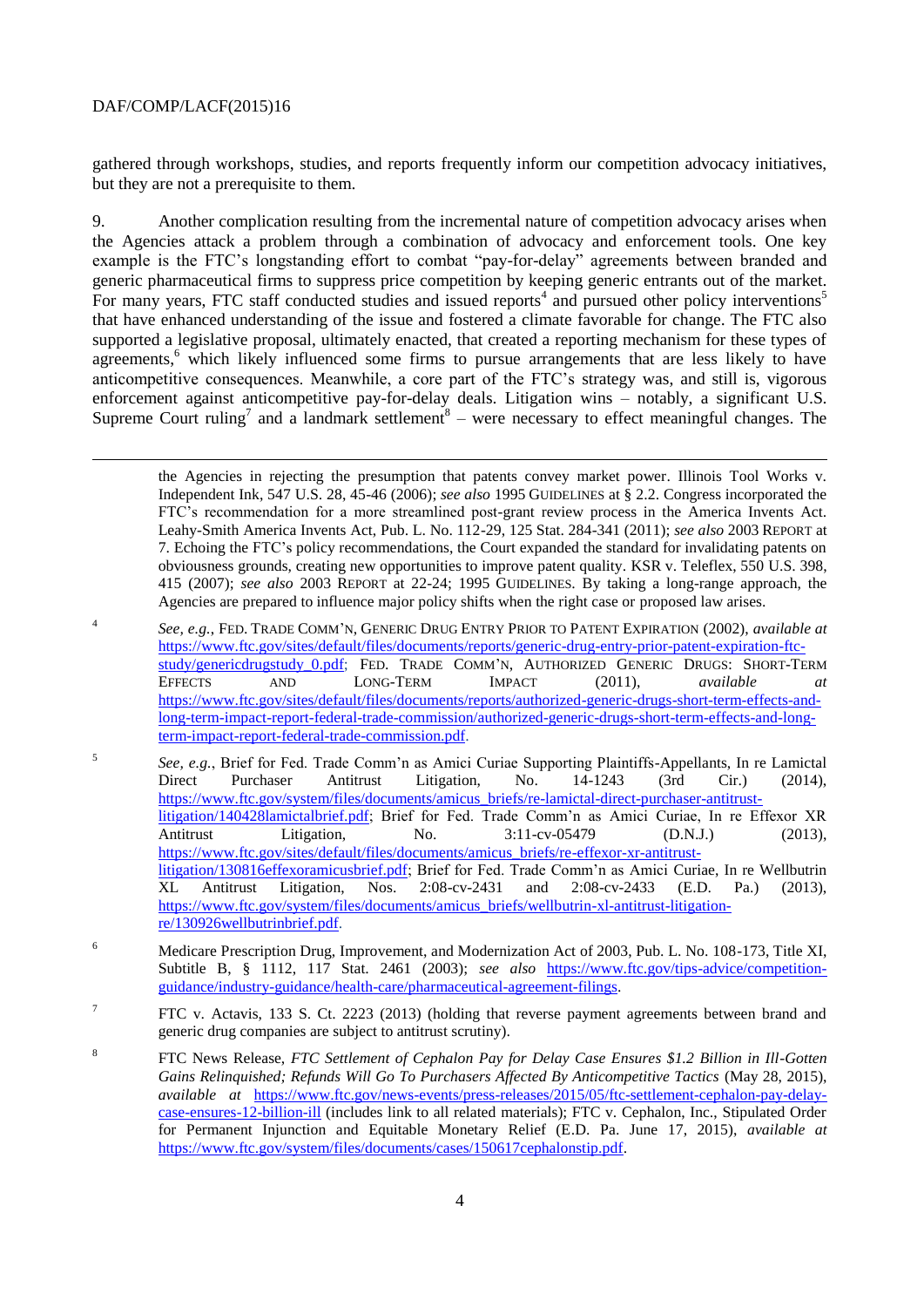incremental approach ultimately proved successful, but it is difficult to measure the influence of advocacy compared to other tactics.

10. The third relevant aspect of advocacy relates to the audience for an intervention. Even when a formal written comment is filed with a specific person or body, the document likely has broader influence. Indeed, sometimes that extended reach can provide an important strategic reason for filing the comment. The Agencies make advocacy documents public, they promote them through news releases and blog posts, and they may discuss them in speeches, the press, and elsewhere. Thus, an advocacy can send an important signal and influence the thinking of many stakeholders beyond the specific recipient. However, given its diffuse impact, agency staff may not always know the true scope of the impact. For example, if an Agency advocates against a certain type of potentially anticompetitive legislation in one state and thirty other states decline to pursue similar legislation, it is hard to accurately measure whether the advocacy efforts played a role.

# **3. How Is the Impact of Advocacy Measured?**

11. This section describes the FTC's approach to measuring the impact of some of our advocacy interventions. As explained below, this process yields both internal and external reports as well as more subjective evaluations.

12. FTC staff compiles a list of all formal advocacy interventions for each fiscal year, including comments to other federal agencies regarding regulatory proposals, responses to requests by state legislators regarding pending legislative proposals, responses to public comment opportunities regarding proposed state regulations, and third-party *amicus* briefs in private judicial proceedings.<sup>9</sup> Except in the case of *amicus* briefs, which are directed to the judiciary, the FTC sends a short survey to the recipient, aiming to identify the person who would be best situated to evaluate the advocacy's impact. The survey asks the recipient to respond to the following questions on a scale from one to five, along with an opportunity for narrative responses:

- How useful were the comments?
- To what extent were the comments considered during deliberations?
- Were the comments given more consideration because they came from the FTC?
- Would the comments be useful to decision-makers considering other matters in the future?
- Did the comments present new information or perspectives?
- Did the comments present a sound analysis and clear reasoning?
- Did the comments influence the ultimate outcome?
- Were the FTC's recommendations adopted in whole or part?
- Was the outcome consistent with the FTC's recommendation?
- Did the matter, including the FTC's position, receive press coverage?
- Were the FTC's comments influential due to press coverage or other publicity?

<sup>&</sup>lt;sup>9</sup>

These are available at [https://www.ftc.gov/policy/advocacy/advocacy-filings.](https://www.ftc.gov/policy/advocacy/advocacy-filings)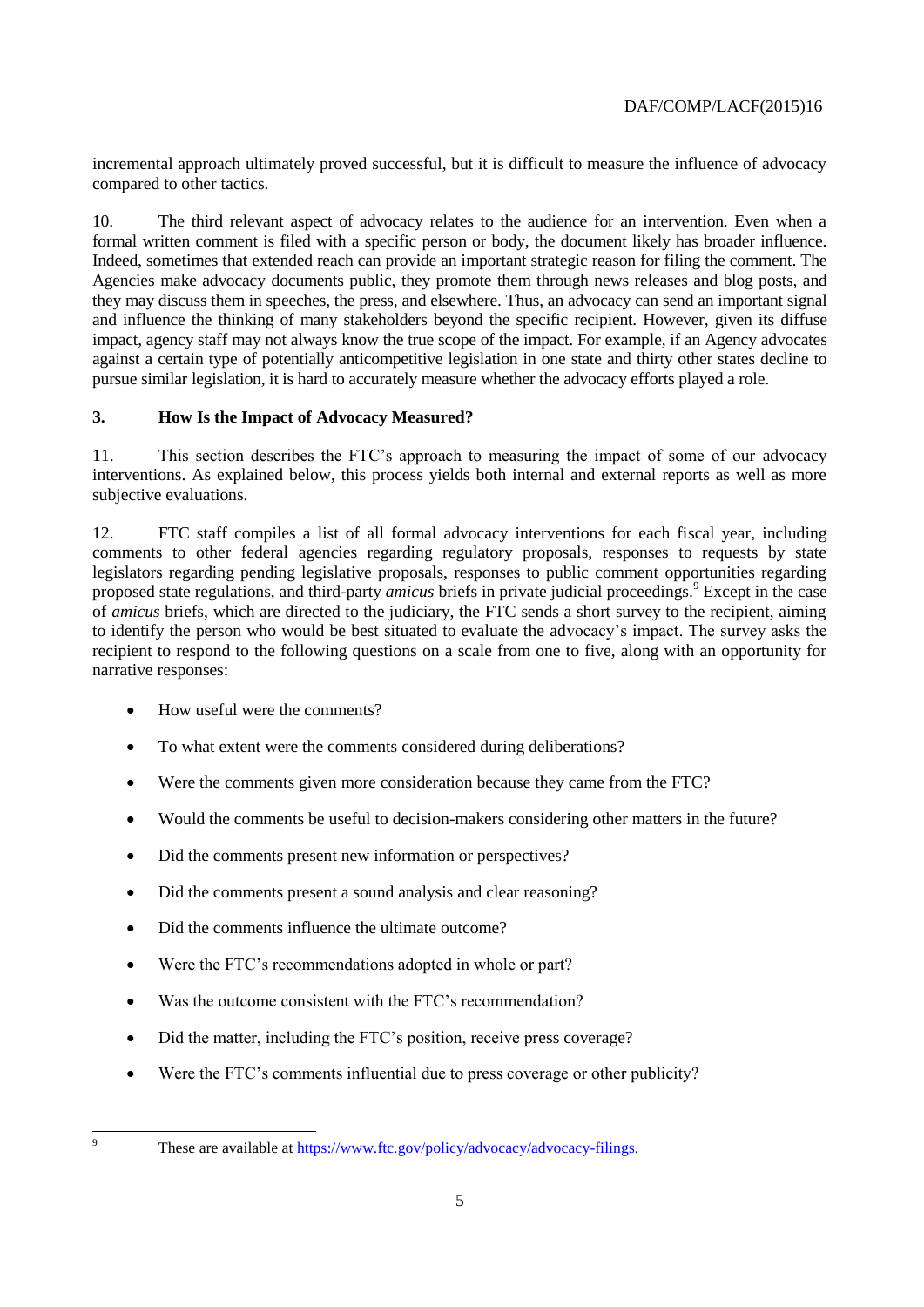# DAF/COMP/LACF(2015)16

13. While the response rate varies from year to year, the FTC typically receives answers from between one quarter to one third of recipients.<sup>10</sup>

14. In addition to the external reporting, within the agency, FTC staff most familiar with each advocacy intervention are asked to compile and report information regarding specific outcomes, such as the final results of a rulemaking, whether the proposed legislation was enacted, or how a court case was decided and on what grounds. Staff is also asked to grade each advocacy as: successful; partially successful; initially successful; initially unsuccessful; unsuccessful; pending; or moot. Given the causation issues described above and the multiple factors at play, the grades are somewhat subjective. For example, if a comment opposed proposed legislation that nevertheless passed, but our influence resulted in more favorable language, the advocacy may have been partially successful despite an overall unfavorable outcome. The grades reflect our best attempt to distill the impact of each intervention.

15. It can be difficult to know how long to wait before assessing the success of an advocacy initiative, because it may take some time before an outcome is clear. Causation becomes more attenuated as time passes. Therefore, for most issues that remain unresolved by the end of a fiscal year, the staff reports an initial grade but continues to reevaluate the outcome for two subsequent fiscal years. After three years, especially with respect to state legislative proposals, a final grade is usually assigned based on the matter's status at that time. Following that three year period, the FTC's practice is not to claim credit for a success or change the grade to .unsuccessful if a favorable outcome is later reversed (*e.g.,* a law that had been opposed fails for three years but passes in year four). This approach may both overestimate and underestimate the long-term impact of our interventions, but our experience demonstrates that the effects roughly balance out. With respect to rulemakings and judicial proceedings that have a finite outcome, such cutoffs may not be necessary and the matter may be carried over as pending until final resolution.

16. Once FTC staff has compiled all of this information regarding outcomes, it is used in two ways. Internally, advocacy staff generates an advocacy "report card" that it disseminates to the Commissioners and within the agency. The report card includes both quantitative metrics (*i.e.*, percentages of advocacy comments for each grade or category) and qualitative analysis (*i.e.*, narrative analyses of the outcomes). This document creates an important institutional record, ensuring that information is shared while still current, documented in a systematic way, and available for later review.

17. Externally, the metrics are synthesized and disseminated as part of the FTC's annual performance report.<sup>11</sup> As part of a federal government-wide performance evaluation process, the FTC is required to identify meaningful metrics and targets, and to report annual results. The FTC has recently set a goal that at least fifty-five percent of its formal advocacy comments succeed in whole or in part.<sup>12</sup> The FTC also reports the percentage of advocacy survey respondents who find our formal advocacy interventions to be "useful."

18. In addition, the performance report includes metrics for certain types of informal advocacy, including the number of workshops, conferences, and similar public events involving significant competition-related issues, and the number of reports and studies issued on key competition-related topics. Given the difficulty of assessing outcomes from such informal efforts, the FTC has does not formally define or measure the impact of these advocacy tools or of our myriad other informal advocacy efforts. The FTC does, however, strive to evaluate their effectiveness, even if those evaluations are more holistic and

 $10<sup>10</sup>$ <sup>10</sup> FTC staff are contemplating ways to streamline the survey, in an effort to improve the response rate.

<sup>&</sup>lt;sup>11</sup> The FTC's performance reports are available at  $\frac{ht\text{tps}}{l\text{www}}$ .ftc.gov/about-ftc/performance.

<sup>&</sup>lt;sup>12</sup> Prior to FY2014, the FTC publicly stated a goal for the number of advocacy comments filed, and reported that number each year, but did not publicly state a goal regarding outcomes. Results under the new goal are not yet available.